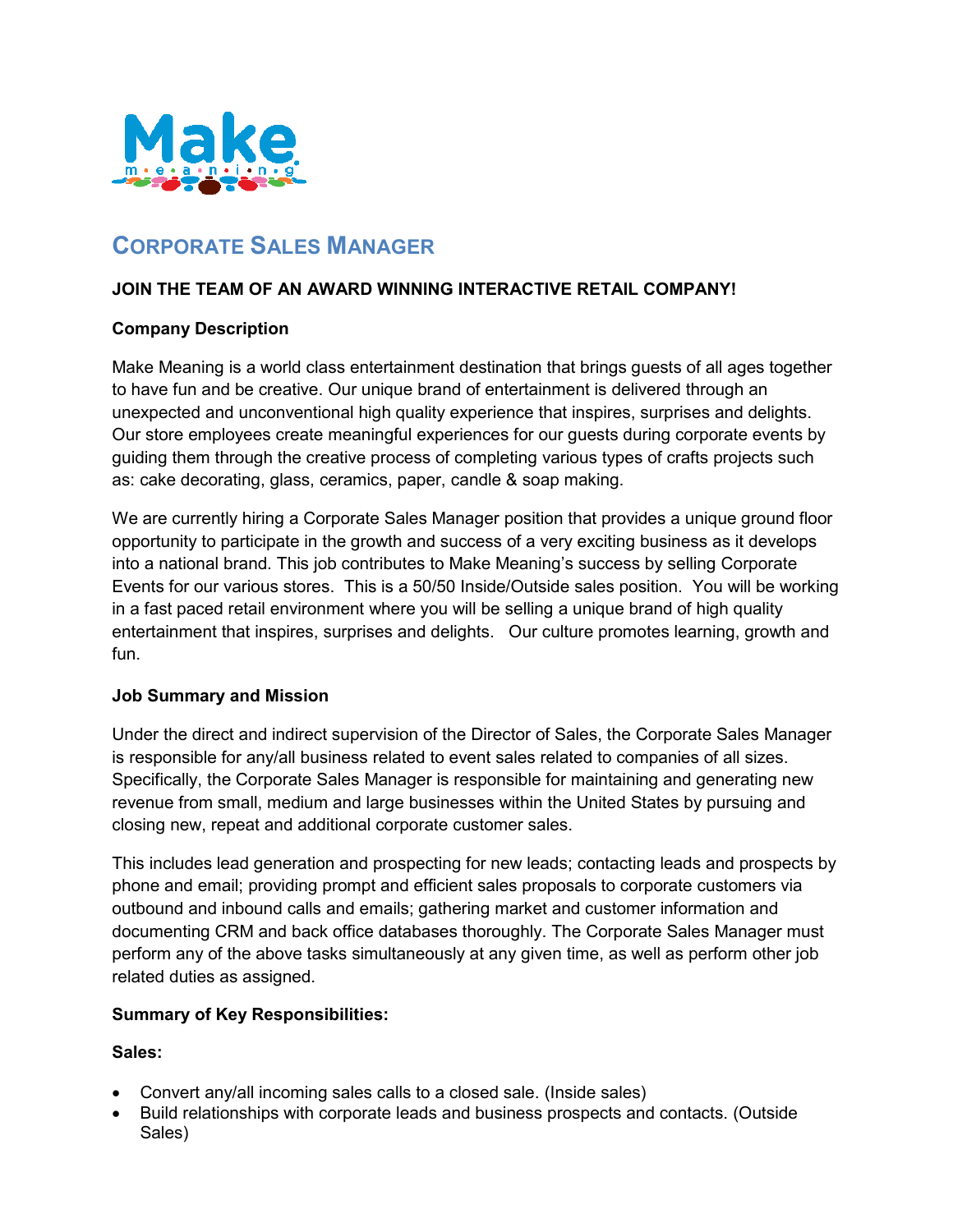- Maintain relationships with Guests in order to generate additional and future business.
- Adhere to any/all temporary and or permanent sales initiatives/programs set forth by management or the marketing department.
- Maintain accurate and current sales records and Guest information.
- Promptly respond to any/all sales related inquiries.
- Required to make 75 calls per day.
- Must meet weekly sales quotas.

#### **Database Maintenance, Research and Reporting**:

- Accurately enter and/or update any lead, prospect, contact and Guest interactions in **SalesForce**
- Develop and maintain accurate market, corporate Guest and product offering/Experience knowledge.
- Gather and update lead, prospect, contact and Guest account information through research and management of client information resources.
- Accurately maintain any and all associated and assigned logs and or reports. This includes daily corporate lead tracker, or weekly completed and forecast monthly sales report being sent to the Director of Sales.
- Must send daily productivity report (corporate Lead Tracking, or Monthly Completed and Forecast Sales Report weekly) to the Director of Sales.

## **Scope & Direct Marketing Guidelines:**

You will split your time interacting over the phone with Prospects, Contacts and Guests, developing custom proposals and holding in-person meetings and walk throughs of the stores. This position works closely with the stores and Make Meaning leadership.

You will continuously prospect for new corporate business – which may require as many as 100 outbound calls per day to build a portfolio of clients. Once a client base is developed, you will follow up with your Guests proactively to maintain a business relationship and to uncover and identify new sales opportunities by up selling or obtaining referral business.

#### **Required Knowledge, Skills and Abilities**

- Possess a minimum of 3 years + of prior direct sales experience
- Possess, at a minimum, a high school diploma, some college preferred
- Be proficient with Microsoft Office Suite
- SalesForce experience is a plus
- Resourceful using the Internet for prospecting
- Excellent phone, written, interpersonal skills, written and verbal communication
- Excellent negotiation skills, including the art of persuasion using creativity
- Strong networking, prospecting and executive selling skills
- Strong presentation and follow-up and follow through skills
- Strong organizational and project management skills
- Build and maintain relationships
- Ability to work independently as well as part of a team
- Document Lead, Prospect, Contact and Customer interactions in SalesForce
- Compensation commensurate with experience, base salary, and bonus (based on performance
- Competitive benefits package